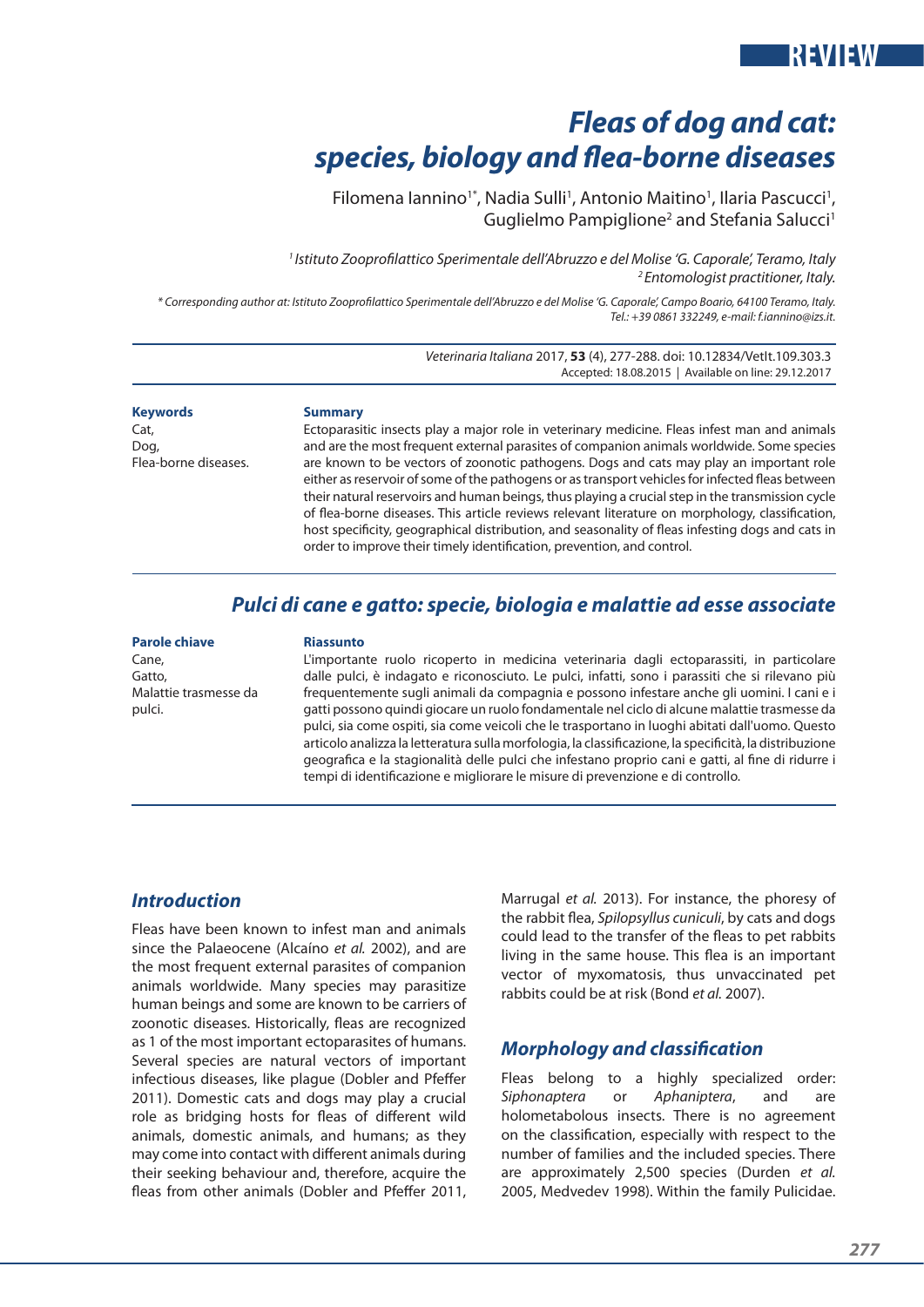the genus *Ctenocephalides* includes 13 species, identified according to morphological criteria based on the shape and structure of their genitalia and the presence and distribution of spinae, setae, and *ctenidia* on the body (Linardi and Santos 2012, Marrugalet *et al.* 2005).

#### **Morphology**

#### *Adults*

Fleas are apterous blood sucking insects, 1.5-10 mm in length. The body is laterally compressed with strongly sclerotized exoskeleton. The head is blunt and rather immobile, its occiput nearly overlaps the first segment of the torax (*pronotum*). Antennae are short, situated in lateral grooves, and are erectable in males, allowing the support of the female during copulation. Compound eyes are absent, while some species have small or large simple eyes (Berlinguer 1964).

As described by Kluge, the flea mouth apparatus is basically characterised by several appendages arisen from the head underside, as listed below:

- a long "unpaired stylet" before the mouth opening;
- long "paired conjugated stylets" just behind the mouth opening;
- • "sheath", into which all 3 stylets can be embedded;
- a pair of "wedge-shaped appendages" at sides;
- a pair of 4-segmented "palpi" in the anterior part of the "wedge-shaped appendages", just near its base (Kluge 2002).

The bases of all the appendages are situated within a rounded concavity on the head underside.

This concavity is framed by an integral sclerotized cranium from all sides. Anteriorly, this is formed by an arcuate projected margin of clypeus and genae; posteriorly this encompasses a hypostomal bridge. Between the bases of the mouthparts, 3 movably jointed sclerites are present in the concavity in addition to membranous surface: an "unpaired sclerite" and a pair of "levers". The "unpaired sclerite" is jointed to the "hypostomal bridge" (Kluge 2002).

The body of adult fleas has many spines or seta that allow the movement within fur or feather and are used for identification of the species of fleas. Among them we count the combs or *ctenidia*, a row of enlarged sclerotized spines on the head (*genal ctenidium*) or on the prothorax (*pronotal ctenidium*), a taxonomic feature that may be present or absent, e.g. *genal ctenidium* is always absent in fleas parasitizing birds (Dobler and Pfeffer 2011).

Fleas have 3 thoracic segments (pro, meso, and metatorax), each sustaining a pair of legs. On the torax there are 2 pairs of respiratory stigmata and, according to the genus, the pronotal comb (Beaucournu and Launay 1990, Guiguen and Beaucournu 1979). They have strongly developed hind legs that permit them to jump up to 150 times their own body length. This behaviour is possible due to *resilin*, an elastomeric protein, which is compressed during the flexion of the coxa in the metathorax and then rapidly relaxed (Bitam *et al.* 2010).

The abdomen has 10 segments with 5 to 8 respiratory stigmata. The last 3 segments differentiate male from female and are taxonomically relevant for taxa identification. Genitalia are found at posterior end, their features are also of great importance for species identification (Manfredini 2005). The tergum of the ninth abdominal segment of the male is modified to form the claspers. The penis (*aedeagus*) is sclerotized.

The 2 most important flea species in pets, *Ctenocephalides canis* and *Ctenocephalides felis*, are usually separated according to the shape of the head, length of the first spine of the genal comb, number of bristles on the lateral metanotal area (Linardi *et al.* 2012), and the number of short stout bristles in the interval between the postmedian and apical long bristles of the dorsal margin of the hind tibia (Linardi *et al.* 2012, Linardi and Guimarães 2000).

Males can be further identified by the shape of the manubrium of the clasper (Linardi *et al.* 2012) and the size of the *hamulus* on the *aedeagus* (Beaucournu and Ménier 1998).

#### *Eggs and larvae*

Flea eggs are pearly white and approximately 0.5 mm long (Bitam *et al.* 2010, Beaucournu and Launay 1990).

Newly hatched flea larvae are slender, white, segmented, and worm-like. Legs or eyes are lacking. They are sparsely covered with short hairs and are 1-2 mm in length (first instar) or 4-5 mm length (second instar), with 3 thoracic segments and 1 abdominal segment, each of which bears a few long hairs (Soulsby 1982). They are very active hiding from light. Once the larvae have ingested adult flea faeces or other material, they become darker (Blagburn 2009). The last abdominal segment bears 2 hooked processes called the anal struts, which are used for holding onto substrata or for motion.

#### *Pupa*

The third instar larva spins a sticky cocoon gluing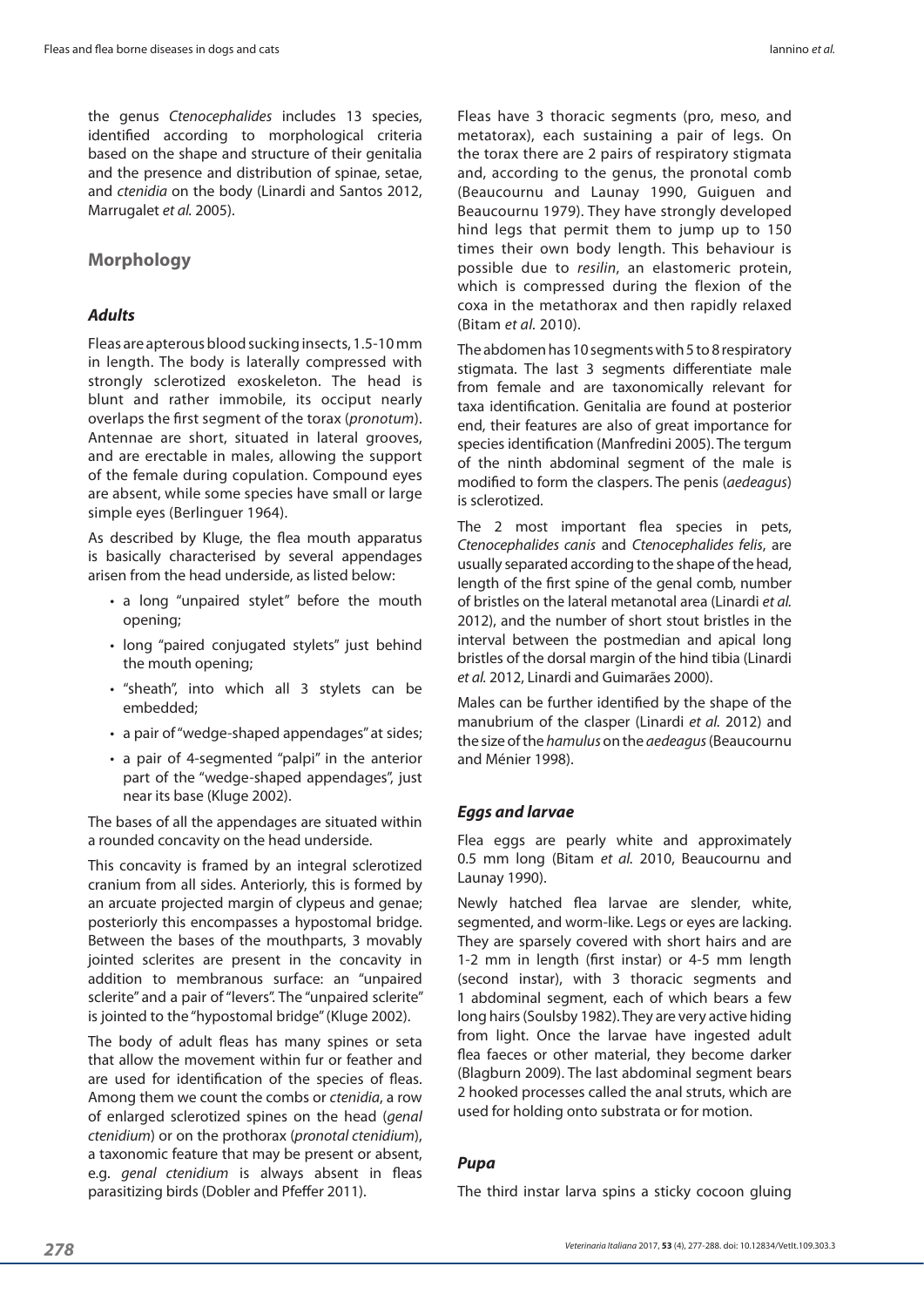dust, debris, and waste that camouflage the cocoon during metamorphosis (Dobler and Pfeffer 2011). Pupa is the resistant instar in the environment and it can survive for around 6 months waiting for a host. These shows the importance of the pre-emerged adult cat flea in the cocoon to survive unfavourable environmental conditions (Rust 2005, Rust and Dryden 1997, Silvermann *et al.* 1981)

### *Host specificity*

*Siphonaptera* are rarely monoxenous at host species level, although there appear to be clades of fleas that associate with a particular host group at higher ordinal levels (Whiting *et al.* 2008.). These, however, are more habitat-than host-specific (Lewis 1993).

In general, hosts that are taxonomically related or are similar in their ecology are likely to share flea species, and thus have the potential of hosting similar pathogens (Table I). Host-specifity is important for the transmission of disease agents (Bitam *et al.* 2010).

The rodents have the most specific extant flea fauna (74%). Only 8% of fleas are known from insectivores, 5% each from marsupials and bats, and 6% of the total diversity is ornithophilic (Whiting *et al.* 2008, Bitam *et al.* 2010).

#### **Table I.**Siphonaptera *families\* .*

| <b>Family</b>                       | <b>Major host</b>                                                                                                         |  |
|-------------------------------------|---------------------------------------------------------------------------------------------------------------------------|--|
| Ancistropsyllidae                   | <b>Ungulates</b>                                                                                                          |  |
| Ceratophyllidae                     | Primarily rodents, occasionally viverrids,<br>mustelids, birds, and a single species on an<br>insectivore (Siberian mole) |  |
| Chimaeropsyllidae                   | Rodents, insectivores, elephant shrews                                                                                    |  |
| Coptopsyllidae                      | Rodents (gerbils and their allies)                                                                                        |  |
| Ctenophthalmidae                    | Rodents, occasionally pikas, insectivores (shrews<br>and moles), marsupials, and a single species on<br>mustelids         |  |
| Hystrichopsyllidae                  | Rodents, insectivores                                                                                                     |  |
| Ischnopsyllidae                     | <b>Bats</b>                                                                                                               |  |
| Leptopsyllidae                      | Rodents, lagomorphs (hares, rabbits, pikas),<br>insectivores, rarely elephant shrews, and foxes                           |  |
| Malacopsyllidae                     | Edentales (armadillos)                                                                                                    |  |
| Pulicidae (includes<br>tungid flea) | Very broad host range, including carnivores,<br>ungulates, bats, edentales (armadillos), and<br>occasionally birds        |  |
| Pygiopsyllidae                      | Rodents, marsupials, insectivores, and<br>occasionally monotremes, birds, or 3 shrews                                     |  |
| Rhopalopsyllidae                    | Primarily rodents, some on oceanic seabirds                                                                               |  |
| Stephanocircidae                    | Rodents, a few species on marsupials                                                                                      |  |
| Vermipsyllidae                      | Carnivores and ungulates                                                                                                  |  |
| Xiphiopsyllidae                     | <b>Rodents</b>                                                                                                            |  |

\* Lewis 1999, Bitam *et al.* 2010.

## *Fleas of interest for pets, geographical distribution, and seasonality*

Flea distribution extends to all continents, including Antarctica, and fleas inhabit a range of habitats and hosts from equatorial deserts, through tropical rainforests, to the arctic tundra (Dunnet and Mardon 1991). Temperature and relative humidity are factors that influence different developmental flea instars (Beck and Pfister 2004). Extreme temperatures (+35° +38°C) in combination with a relative humidity ≤ 33% profoundly reduce flea population survival (Silvermann *et al.* 1981, Silvermann and Rust 1983).

The survival of fleas during Winters in Northern temperate climates is likely to occur through several mechanism:

- the presence of adult on domestic and feral dogs and cats;
- the presence of adult on urbanized small wild animals;
- • delayed development of immature instars in freeze-protected wildlife underground;
- • delayed development of pupae and emergence of adults in home environment (Krasnov 2008, Rust and Dryden 1997).

The flea-infested host also needs to spend a significant amount of time in these areas, so that adult flea faeces will be deposited into the larval environment (Blagburn and Dryden 2009).

During the Summer, low moisture levels cause larval death by desiccation because immatures are extremely susceptible to heat and dryness (Silvermann *et al.* 1981, Thiemann *et al.* 2003, Blagburn and Dryden 2009). Because of this, broods occur outdoors probably only where the ground is shaded and moist (Silvermann *et al.* 1981).

There are differences in the spectrum of flea species related to geographical areas because climate might influence flea development and distribution (Beck and Pfister 2004, Comer *et al.* 2001, Comer *et al.* 2013). In Central Europe, the warm period provides the best environmental conditions for flea development (Dryden and Rust 1994, Randolph 2004)

#### *Ctenocephalides felis*

The cat flea is the most abundant ectoparasite of cats and dogs worldwide (Akucewich *et al.* 2002, Araujo *et al.* 1998, Beck *et al.* 2006, Bond *et al.* 2007, Cadiergues *et al.* 2000, Halliwell 1983, Harman *et al.* 1987, Koutinas *et al.* 1995, Rust and Dryden 1997, Visser *et al.* 2001). Several factors, including the flea's wide range of tolerance to environmental conditions, the warmer environment that is typical of buildings, climate change, and the fact that the larvae *Ctenocephalides felis* may feed on the larvae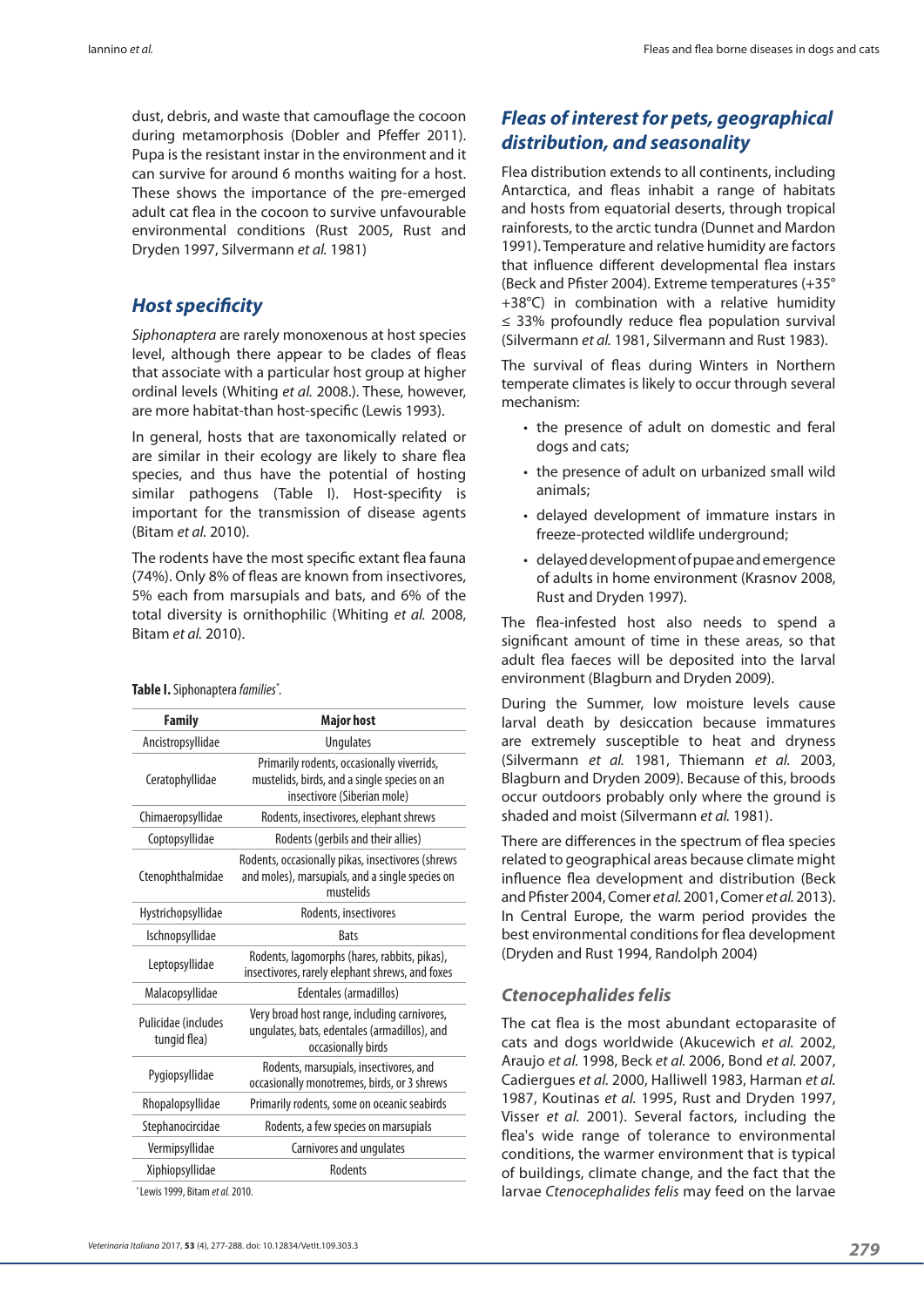of other flea species, may promote this species worldwide on domestic pets (Chesney 1995, Dryden and Rust 1994, Randolph 2004, Rinaldi *et al.* 2007).

There are 4 recognized subspecies of *C. felis* throughout the world: *Ctenocephalides felis damarensis* and *Ctenocephalides felis strongylus*, which are present primarily in East Africa, *Ctenocephalides felis orientis* that is present in India and Australia, and the widespread *Ctenocephalides felis felis* that occurs in all continents except Antarctica (Samarina 1968). The term 'cat flea', which is the approved common name for *C. felis felis*, can occasionally cause confusion (Blagburn and Dryden 2009), because this is a common parasite of dogs and cats.

#### *Ctenocephalides canis* **(dog flea)**

Dog flea is the common name for *Ctenocephalides canis*, which may also parasitize both dogs and cats (Rust and Dryden 1997). Although it is less prevalent than *C. felis* (Kristensen al. 1978, Rust and Dryden 1997) and very similar to *C. felis* in appearance and in biology (Bitam *et al.* 2010). *Ctenocephalides canis* is globally distributed (Traversa 2013).

#### *Pulex irritans*

*Pulex irritans* is mistakenly called the human flea, but it infests a wide variety of mammals, including dogs (Gracia *et al.* 2013), cats (Millan *et al.* 2007), and rats (He *et al.* 1997). *Pulex irritans* is globally distributed (Traversa 2013). It has been observed that *P. irritans* prefers to remain on dogs despite close contact with human beings. Although, this species does appear to transfer more readily among dogs and humans than *C. felis*, *C. canis*, or *Echidnophaga gallinacea*  (Harman *et al.* 1987).

#### *Pulex simulans*

*Pulex simulans* is a cosmopolitan and generalist flea that parasitizes many species of mammals, especially carnivores. Female of this specie cannot be distinguished by female of *P. irritans* (Amin 1966, Dittmar and Whiting 2003, Durden *et al.* 2005, Hopla 1980).

#### *Echidnophaga gallinacea* **(sticktight flea)**

*Echidnophaga gallinacea* is called sticktight flea because of its elongated shape and is frequently found on birds (Beaucournu and Launay 1990) and only occasionally on dogs and cats in warm areas of the USA, including Florida (Harman *et al.* 1987, Beard *et al.* 1990) and Georgia (Durden *et al.* 2005), Egypt, Libya (Kaal *et al.* 2006), and Canary Islands, (Garcia *et al.* 2007).

#### *Xenopsylla cheopis* **(oriental rat flea)**

*Xenopsylla cheopis* is called rat fleas and is the main transmitting vector of plague in the foci of human plague (Guo *et al.* 2000). Because of this, it is considered of great historical importance. *Xenopsylla cheopis* has been reported mainly in rodents and rarely in domestic animals (Koutinas *et al.* 1995). It is common in many tropical and warm temperate environments around the world (Bitam *et al.* 2010).

#### *Nosopsyllus fasciatus* **(northern rat flea)**

*Nosopsyllus fasciatus* is a very common rat flea of temperate regions especially on *Rattus norvegicus* (Shaw *et al.* 2004). Occasionally it can infest pets (Visser *et al.* 2001).

#### *Tunga penetrans*

*Tunga penetrans* is unique in the realm of fleas. This is a small flea of about 1 mm in length. The female penetrates into the dermis of the host. The main hosts are humans, dogs, cats, and pigs (Linardi and Guimarães 2000, Pampiglione *et al.* 1998). However, *T. penetrans* parasitizes a broad range of sylvatic and domestic animals such as monkeys, elephants, armadillos, sheep, cattle, and goats (Trentini 2000).

*Tunga penetrans* is common in many poor communities of Latin America, the Caribbean, and sub-Saharan Africa (Ade-Serrano *et al.* 2001).

The following fleas, although less common, have also been reported In Europe in dogs and cats: *Archaeopsylla erinacei* (hedgehog flea), *Spilopsyllus cunicoli* (Bond *et al.* 2007), *Ceratophyllus gallinae* (hen flea) (Gilles *et al.* 2008), *Ceratophyllus garei* (that parasitizes mainly birds and abundantly occurs in their nests) (Beaucournu and Launay 1990), *Chaetopsylla globiceps* (fox flea) (Sréter and Varga 2003), *Ctenophthalmus assimilis, Hystrichopsylla talpae, Paraceras melis, Monopsyllus sciurorum* (Whiting *et al.* 2008).

### *Key points in flea life cycle*

Flea abundance is affected by host-related, parasite-related, and environmental factors (Linardi Santos 2012).

Both adult males and females are obligate haematophagous ectoparasites (Bitam *et al.* 2010).

Fleas are holometabolous insects and complete a cycle from egg to adult through several larval instars and a pupal instar (Bitam *et al.* 2010).

The completion of the entire life cycle, from egg to adult, varies significantly among species, and details are mostly known from synanthropic flea species. The adult fleas take a blood meal and mate on host.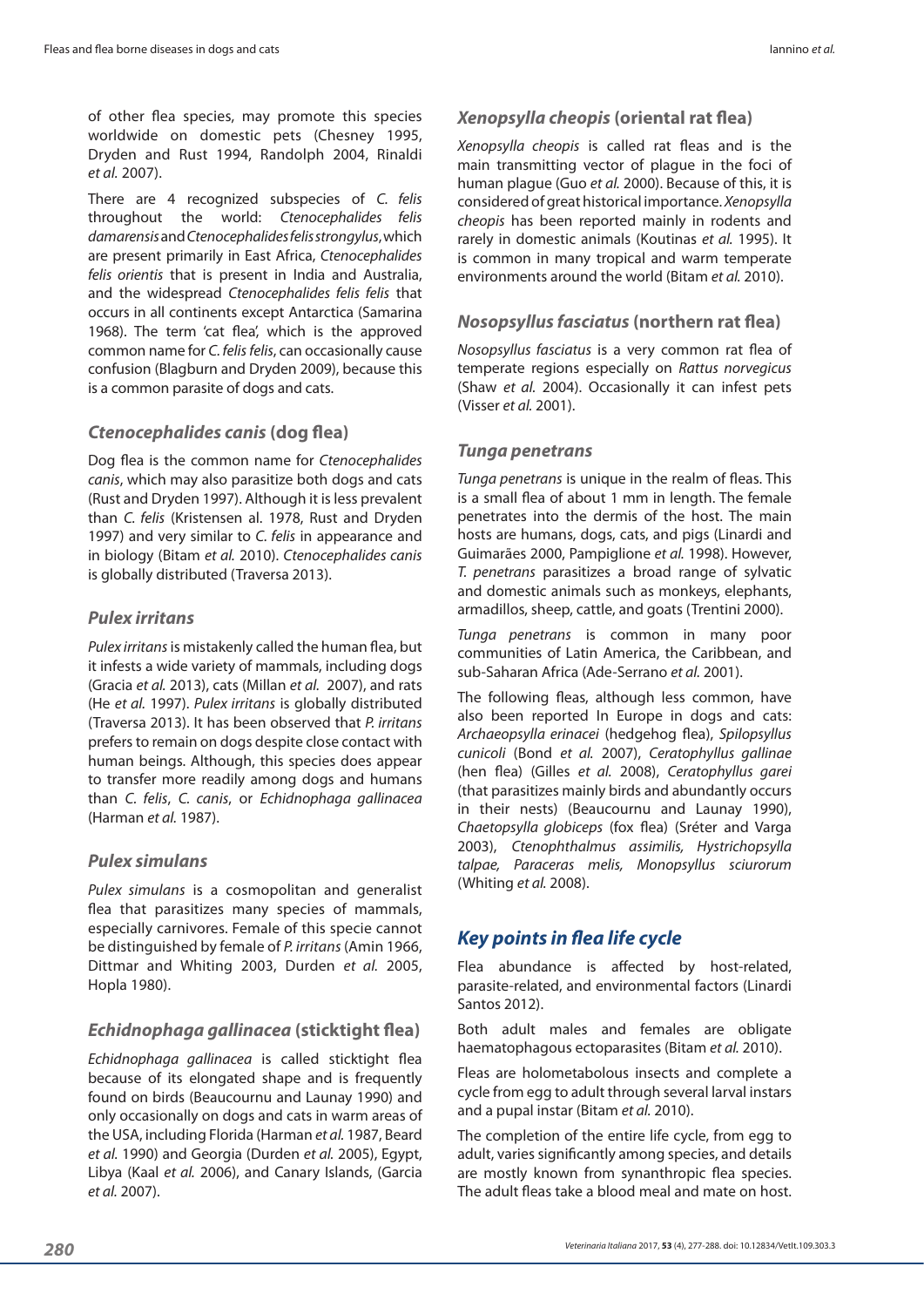Iannino *et al.* Fleas and flea borne diseases in dogs and cats

Generally, a blood meal is required to complete ovary development in female fleas. The female lays eggs in the fur or the surroundings of the host. Due to their spherical or oval shape, eggs roll into cracks and crevices on the floor or in near nests and bedding. Thus, flea eggs may be deposited in all those places to which domestic animals have access. The number of eggs varies in different species. *Ctenocephalides felis* can lay 40-50 eggs per day, producing approximately 1,300 eggs during the first 50 days on a host (Beaucournu and Launay 1990). Female lifetime fecundity varies among species and depends on ecological parameters. Virgin females after blood feeding produce non-viable eggs that are eaten by the larvae (Kaal *et al.* 2006). Eggs may hatch in 1 to 10 days, depending on temperature and humidity (Rothschild 1975). Larvae are free living, feeding on adult flea faeces that contain partially digested and fresh blood, which are essential for successful development. They also feed on organic debris found in the environment and on flea eggs (Blagburn and Dryden 2009, Silvermann *et al.* 1981, Thiemann *et al.* 2003). The flea-infested hosts need to spend a significant amount of time in the same areas, so that adult flea faeces and non-viable eggs will be deposited into the larval environment (Blagburn and Dryden 2009). Generally, mammals that have vast home ranges and do not inhabit dens for rearing their young, almost always do not have fleas on themselves; whereas hosts (mammals or birds) with dens or nests exhibit a more specific flea fauna (Bitam 2010). The larvae are negatively phototactic (move away from light) and positively geotactic (move toward the ground) (Lewis 1999). Therefore, indoors the larvae avoid direct sunlight and move under furniture, appliances, and among carpet fibres. Outdoors, they move into shaded areas under bushes, trees, and leaves (Coutinho and Linardi 2007, Kristensen *et al.* 1978, Zakson-Aiken *et al.* 1996). Five to 11 days are required for the larvae to moult twice, during which they grow to about 5 mm in length before developing into the pupal instar (Silvermann *et al.* 1981). Cocoons are found in soil, carpets, under furniture, and on animal bedding. At 27°C and 80% relative humidity, fleas begin to emerge approximately 5 days after pupation, and they reach peak emergence in 8 to 9 days. The pupa can remain dormant in the cocoon for several weeks, seldom this extends up to 1 year, until a suitable host arrives (quiescence) (Silvermann and Rust 1983). The pupa instar can extend the lifespan of the flea and is troublesome from a control standpoint. Other fleas may not require any stimulus for emergence (Dobler and Pfeffer 2011). Young imagoes jump to reach the host.

The adult fleas take a blood meal and mate on host. Generally, a blood meal is required to complete ovary development in female fleas. Grooming activity of the host cause a significant reduction of eggs (Rust and Dryden 1997). When cats are allowed to groom freely, they will ingest or groom off a substantial number of fleas in a few days. When normal grooming activity of cats was restricted, an average of 85% of female and 58% of male fleas were still present on cats after 50 days (Dryden 1989). This explains the fleas increase in sick pets or in pets unable to groom.

As a result of this life cycle, adult fleas on pets represent only the tip of the iceberg. Indeed, only 1-5% of the flea population is represented by the adults on a host. The remaining 95% is hidden and is composed of immature instars present in the environment (Halos *et al.* 2014).

#### *Flea-borne diseases*

Fleas can cause discomfort to pets and their owners, skin diseases caused by fleabites, like allergic dermatitis, and anaemia.

Blood-feeding adults cause the anaemia. Females of *C. felis felis* consume up to 13.6 μl of blood per day, which is equivalent to 15 times their body weight and they are able to reach a mean weight of 0.95 mg (Dryden and Gaafar 1999, Coutinho and Linardi 2007).

Fleas are also capable of transmitting pathogens to humans (zoonoses). These ectoparasites played a historic role in human plagues and in the 'Black Death' (bubonic plague), which is estimated to have caused the deaths of a third of the world's population during the Middle Ages (Gubler 2009).

#### **Flea allergic dermatitis (FAD)**

Flea saliva contains a variety of histamine-like compounds, enzymes, polypeptides, and amino acids (Wilkerson *et al.* 2004). Biting of adult fleas is followed by a delayed reaction and skin irritation. The lesions initially appear as single or clustered in small haemorrhagic areas. A wheal forms around each bite, with a sudden peak in few minutes and, most often, the onset of itching (Traversa 2013). The lesion may become hard and papillar (Bitam *et al.* 2010, MacDonald 1993, Scheidt 1988). Dogs and cats with FAD present erythema, alopecia, excoriation, papules, crusts, itching that often lead to self-trauma, while cats show also a miliary dermatitis with alopecia, intense pruritus resulting in self-trauma caused by nibbling, licking, and scratching (Traversa 2013).

#### **Hemoplasmas**

Haemoplasmas are important epi-erythrocytic pathogens of cats that can cause haemolytic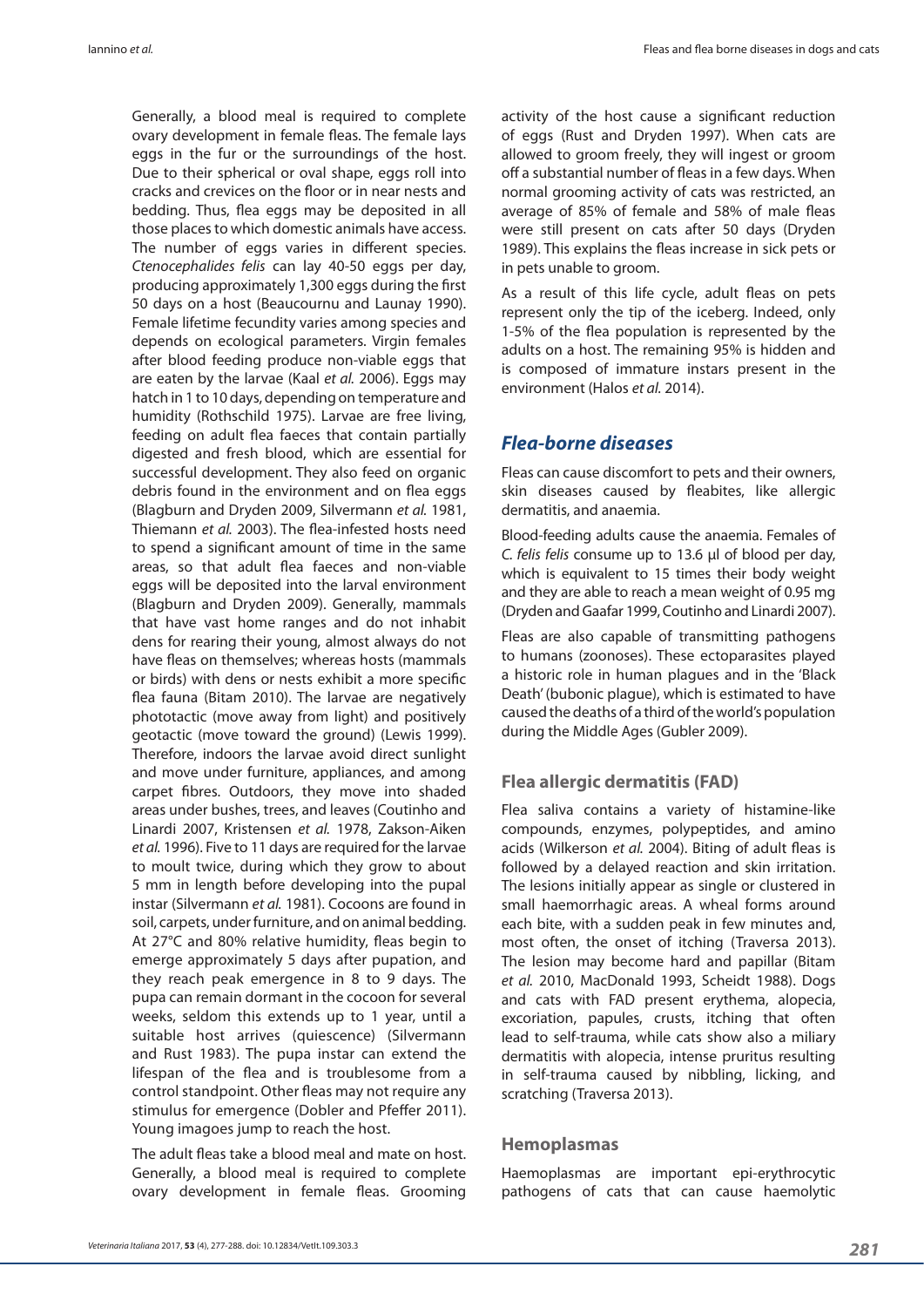anaemia. Severity of clinical disease ranges from subclinical infection to severe, life-threatening haemolytic crisis, depending on the species of infecting haemoplasma and other risk factors (Barrs *et al.* 2010). The major natural mode of transmission of haemoplasma infection in cats has not been identified yet. DNA of some haemoplasmas has been amplified from fleas on cats in several countries, suggesting that the agents are taken up during flea feeding (Lappin *et al.* 2006, Shaw *et al.* 2004).

#### *Dipylidium caninum*

*Dipylidium caninum* (Cyclophyllidea: Dipylidiidae) is the most prevalent tapeworm in dogs and cats and occurs world-wide (Dobler and Pfeffer 2011, Traversa 2013). Human infections have been reported in literature (Scheidt *et al.* 1992, Currier *et al.* 1973). *Dipylidium caninum* may cause disease especially in children with low hygiene standards. However, human cases are either asymptomatic or are under reported. This may be due to non-specific clinical manifestations. Animals and humans become infected by accidentally ingesting residues or whole fleas containing the infectious cysticercoid (Dantas-Torres and Otranto 2014). Larval fleas ingest eggs of *D. caninum*. The eggs hatch and the hexacanth embryos infect the flea larva and develop with the flea. Once the adult flea emerges and infests a host, the hexacanth develops into an infective cysticercoid (metacestode instar) within 2-3 days. Adult *D. caninum* begins shedding proglottids within 2-3 weeks.

#### *Acanthocheilonema reconditum*

*Acanthocheilonema reconditum* has occasionally been reported as a zoonotic agent (Huynh *et al.* 2001). The vector is *C. felis*, *C. canis*, and *P. irritans*. This filarial nematode is transmitted via flea bites to dogs and human beings and is cause of subcutaneous infection in animals and ocular disease in humans (Traversa 2013, Brianti *et al.* 2012).

#### **Tungiasis**

Tungiasis is a parasitic skin disease widespread in poor communities in sub-Saharan Africa, South America, and the Caribbean (Feldmeier *et al.* 2007, Heukelbach *et al.* 2001, Franck *et al.* 2003, Heukelbach 2004). This is a zoonotic disease and in endemic areas, dogs, cats, but also rats, are commonly infested (Heukelbach *et al.* 2004).

Tungiasis is caused by the infestation of female fleas belonging to the genus *Tunga*. Larvae are found in several kinds of soil, although dry and sandy ground seems to be better for their development. Male and

female are haematophagous. The female enter the dermis of the host causing an intense inflammatory reaction named "neosoma" (Barnes and Radovsky 1969, Linardi 1998). There, the parasite expels hundreds of eggs and eventually die *in situ* (Pilger *et al.* 2008). Due to the limited jumping ability of these fleas, the most commonly affected areas are the lower extremities. Infestation with these fleas is usually limited to the feet, in the periungual region, but penetration can occur in any part of the body (Bitam *et al.* 2010).

The inflammatory response around burrowed fleas is the basis of the clinic-pathological manifestations. Acute inflammation – characterised by erythema, oedema, pain, and itching – is caused by the growth of the flea exerting pressure on the surrounding tissue. In the endemic areas, bacterial super-infection of the lesion is almost constant and increases the inflammatory response. Aerobic and anaerobic bacteria (including *Clostridia*) have been isolated from embedded fleas (Feldmeier and Keysers 2013, Feldmeier *et al.* 2002).

#### **Rickettsial diseases**

#### *Flea-borne spotted fever (***Rickettsia felis***)*

*Rickettsia felis* is an obligate intracellular Gram-negative bacterium belonging to the spotted fever group (SFG), which may cause spotted fever rickettsiosis in humans. It was first described as a human pathogen in the early 1990s (Schriefer *et al.* 1994) and has since been reported in patients worldwide (Bitam *et al.* 2010, Horta *et al.* 2007, Silaghi *et al.* 2012). *Ctenocephalides felis* is currently the only known biological vector of *R. felis*. However, molecular evidence of *R. felis* in other species of fleas as well as in ticks and mites suggests a variety of arthropod hosts (Reif and Macaluso 2009). It has been demonstrated that this flea is able to maintain a stable infected progeny through transovarial transmission (Azad *et al.* 1992). Cats and dogs play the role of reservoir. In humans clinical signs of the illness are similar to those of murine typhus and other febrile illnesses such as dengue.

#### *Murine typhus (***Rickettsia typhi***)*

Murine typhus is a worldwide zoonosis. Two cycles are involved in *R. typhi* transmission: a classical cycle rat-flea-rat and a peridomestic cycle involving cats, dogs, and their fleas (Gillespie *et al.* 2009). Cats and dogs have been found seropositive for *R. typhi* in both Europe and USA (Nogueras *et al.* 2009, Adjemian *et al.* 2008). The bacterium is transmitted to humans when infected flea faeces contaminate the flea feeding site or other skin abrasion (Azad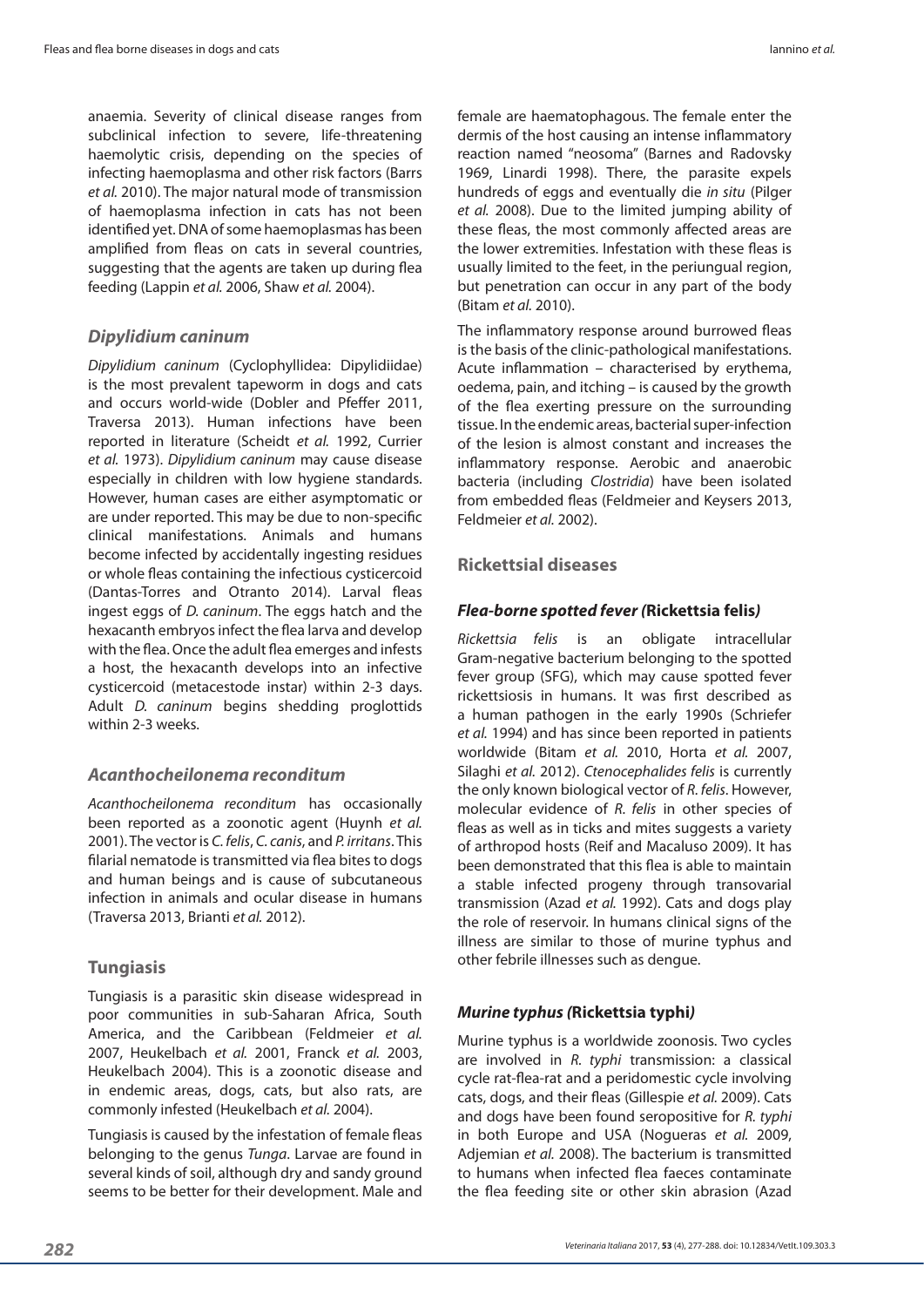*et al.* 1992). It is characterised by non-specific febrile illness with symptoms of headache, arthralgia, abdominal pain, and confusion. Approximately 50% of patients also report the development of a diffuse macular or maculopapular rash, which starts on the trunk and spreads peripherally (sparing the palms and soles) nearly 1 week after the initial onset of fever and can last from 1 to 4 days. Murine typhus is often acute or mild. However, it can cause severe illness and death (Adjemian *et al.* 2008), especially if has been mistaken for other diseases because of its non-specific symptoms.

#### **Bartonellosis**

*Bartonellae* are emerging vector-borne pathogens that appear to be distributed in mammals worldwide (Loftis *et al.* 2006, Pennisi *et al.* 2013, Rolain *et al.* 2005).

Infections by these bacteria in humans and animals can cause various clinical symptoms ranging from a mild, flu-like illness, to more severe manifestations, such as endocarditis, myocarditis, arthritis, hepatitis, and arthralgia (Chomel *et al.* 2006). Actually 30 species belong to the genus *Bartonella* and at least 13 species or subspecies are zoonotic (Cicuttin *et al.* 2014).

Cat scratch disease (CSD) is the most common human infection caused by *Bartonella* species.

Flea faeces are the main source of infection for *Bartonella henselae* and can be inoculated by contaminated cat claws to other cats or accidentally to humans (Gil *et al.* 2013). Immunocompetent hosts, usually, can develop a primary skin lesion that starts as a vesicle at the inoculation site, 3-10 days after scratch or bite of infected cats. Regional, ipsilateral, inflammatory lymphadenopathy develops 1 to 2 weeks later in 85 to 90% of patients (Carithers 1985). Axillary, epitrochlear, neck, and jaw nodes are most frequently affected (Lamas *et al.* 2008). Nodes may be tender and have inflamammatory signs (erythema, tenderness, warmth) and suppurate in 13 to 48% of cases (Carithers 1985, Daniels and McMurray 1954). Infected lymph nodes may form a pus-draining fistula through the skin. In some cases, chronic ulcerative conjunctivitis and neuroretinitis, small foci of retinitis, and angiomatous lesions, i.e. Parinaud oculoglandular syndrome, can occur (Lamas *et al.* 2008).

#### *Flea control*

Canine and feline pulicosis is characterised by high infestation rates everywhere, thus treatment and prevention are crucial in veterinary medicine.

The flea life cycle makes the flea control very hard.

*283 Veterinaria Italiana* 2017, **53** (4), 277-288. doi: 10.12834/VetIt.109.303.3

As reported in section 'Life cycle', adult fleas on pets represent only 1-5% of the flea population. The remaining 95% is hidden and is composed of larvae and pupae present in the environment (Halos *et al.* 2014); while the main sources of fleas for pets are the newly emerged fleas present in the environment. Only a relatively small proportion of fleas on pets probably move from one host to infest other animals. Hence, the risk between pets sharing the same room remains low, provided that there are no immature instars in the room (Franc *et al.* 2013). For this reason, fleas are adapted to coexist with hosts that occupy nest or bedding sites.

Pupae are highly resistant and mechanically protected from the effects of insecticides (El-Gazzar *et al.* 1986).

Adults, in the absence of appropriate stimuli, may emerge from the cocoon after several months (Halos *et al.* 2014). Optimal flea control needs to take into account these life-cycle characteristics.

To eradicate flea infestations, both adult and immature instars must be eliminated and one-off methods are not effective. The most effective approach is based on so-called Integrated Pest Management (IPM), which is based on coordinated use of multiple means of control and is tailored to each context. The IPM program must target both on-host adult fleas and environmental immature instars, and be adapted to the profile, habits, and behaviour of the pet-owner and animals.

A proper flea control is based on:

- deep cleaning of the environment: regular vacuum cleaning of carpets, blankets, and pet bedding areas, so to reduce the contamination by flea eggs;
- use of appropriate anti-flea, veterinary registered products;
- choice of active ingredients or combinations with consideration of the risk for infestation or bites by other ectoparasites, such as ticks or mosquitoes;
- selection of an appropriate application technique:

When using pesticide drugs (Table II) it is crucial to consider the speed of action against infestations, long-lasting efficacy, and level of safety towards both animal and owners. In co-infestation by fleas and other parasites, a combination of formulates may be recommended to limit the number of distributions.

Some molecules, like macrocyclic lactones, act with a broad spectrum of activity, including nematodes and several arthropods. Among these drugs, topical selamectin, kills *C. felis* adults and prevents flea eggs from hatching (Traversa 2013, Iannino *et al.* 2013).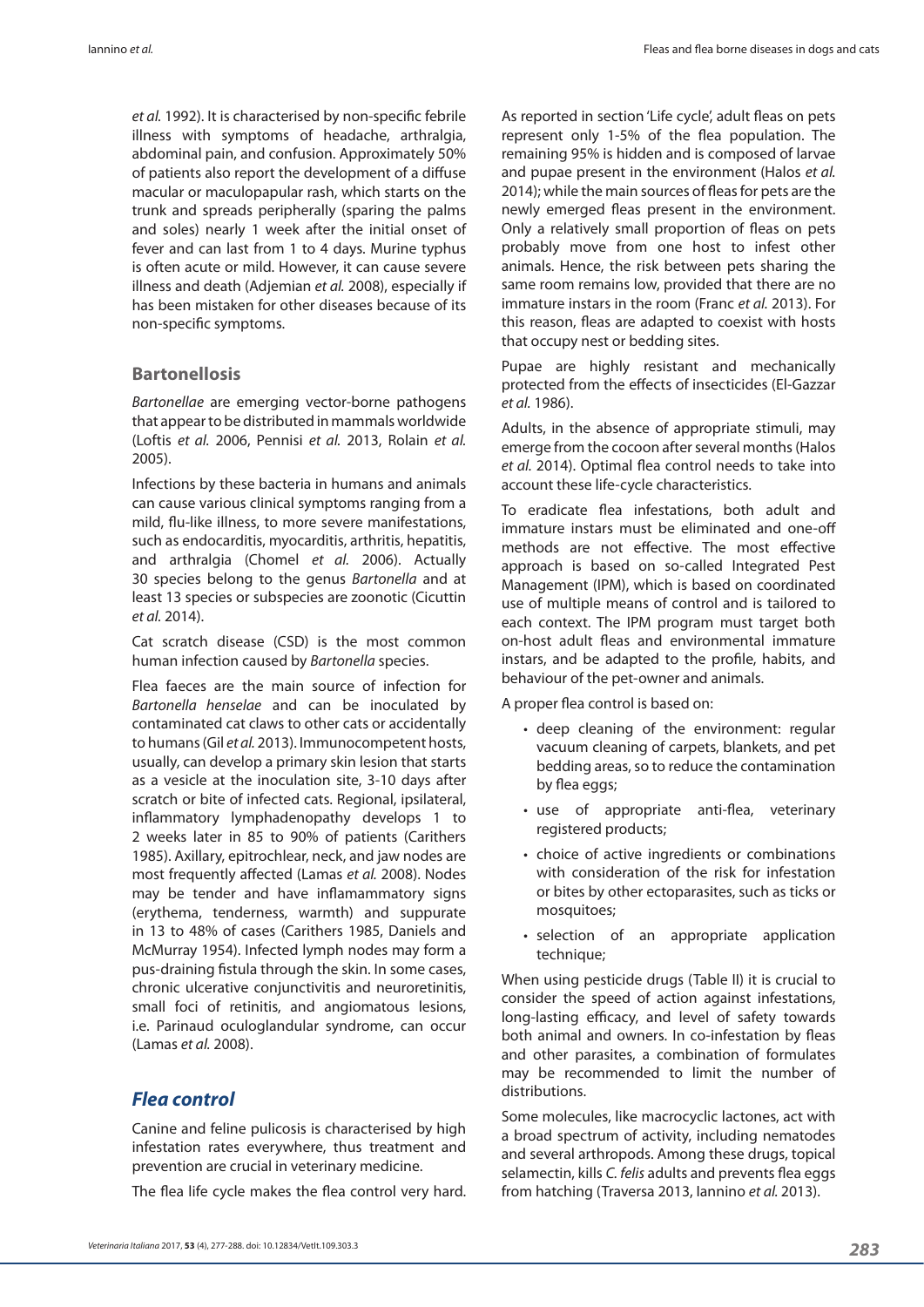Companion animals are commonly treated with external pesticide drugs, which represent 75% of all pesticide drugs used in dogs and cats. The prevention of fleas and ticks in pets is common in the US, Europe, Australia, and Japan, and is increasing becoming more common in emerging markets such as Brazil, South Africa, and Southern Asia (Beugnet and Franc 2012). The external pesticide drugs are used through direct application on the animal and, therefore, are veterinary drugs and must undergo a registration process as veterinary medicine through health agencies in each country to obtain marketing authorization. Conversely, the insecticide, which are not applied on the animals but are used in their environment, even if they sometimes involve the same molecules, are not considered veterinary drugs but 'pesticides in the broader sense'. Their formulations (especially excipients) are usually different and the process for authorization to use differs from the one for pesticide drugs (Beugnet and Franc 2012).

#### *Conclusions*

Fleas are widely distributed throughout the world. They can cause discomfort, nuisance, allergic reactions, anaemia. They may also transmit several pathogens, some of which have public health-related implications. In Europe, the most common flea of dog and cat are *Ctenocephalides felis*. Many other species have been recorded and climate change could lead new geographic distributions of flea and flea-borne diseases.

The incidence of flea-borne diseases is much greater than is generally recognized by physicians and veterinary practitioners, consequently it is essential to pay more attention to this issue. Optimal flea control needs to take into account the flea biology and life-cycle characteristics. Adult fleas must be eliminated and further infestations by latent environmental stages should be prevented. The

**Table II.** *List of the major pesticides used on dogs and cats.*

| <b>Chemical group</b>                             | <b>Name</b>                          |
|---------------------------------------------------|--------------------------------------|
| <b>Insecticidal groups</b>                        |                                      |
| Avermectines/Milbemycines macrocyclic<br>lactones | Moxidectin                           |
| Avermectines/Milbemycines macrocyclic<br>lactones | Selamectin                           |
| Avermectines/Milbemycines macrocyclic<br>lactones | Milbemycin oxime                     |
| Carbamates                                        | Carbaryl                             |
| Chloronicotinyl-nitroguanidines, neonicotinoids   | Imidacloprid                         |
| Chloronicotinyl-nitroguanidines, neonicotinoids   | Dinotefuran                          |
| Chloronicotinyl-nitroguanidines, neonicotinoids   | Nitenpyram                           |
| Cyclodiene Organochlorines                        | I indane                             |
| <b>Formamidines</b>                               | Amitraz                              |
| Organophosphates                                  | Diazinon                             |
| Organophosphates                                  | Fenthion                             |
| Oxadiazine                                        | Indoxacarb                           |
| Phenylpyrazoles                                   | Fipronil                             |
| Phenylpyrazoles                                   | Pyriprole                            |
| Pyrethroids                                       | Permethrin                           |
| Pyrethroids                                       | Deltamethrin                         |
| Pyrethroids                                       | Flumethrin                           |
| Semicarbazone                                     | Metaflumizone                        |
| Spinosyns macrocyclic lactones                    | Spinosad (Spinosyn A,<br>Spinosyn D) |
| Spinosyns macrocyclic lactones                    | Spinetoram                           |
| <b>IGR (Insect Growth Regulator)</b>              |                                      |
| Juvenile hormon analogues                         | Methoprene and<br>S-methoprene       |
| Juvenile hormon analogues                         | Pyriproxyfen                         |
| Organofluorines - Benzoylureas                    | Lufenuron                            |
| Organofluorines - Benzoylureas                    | Lufenuron                            |
|                                                   |                                      |

most effective approach is based on IPM, which is built on coordinated use of multiple means of control and tailored to specific context.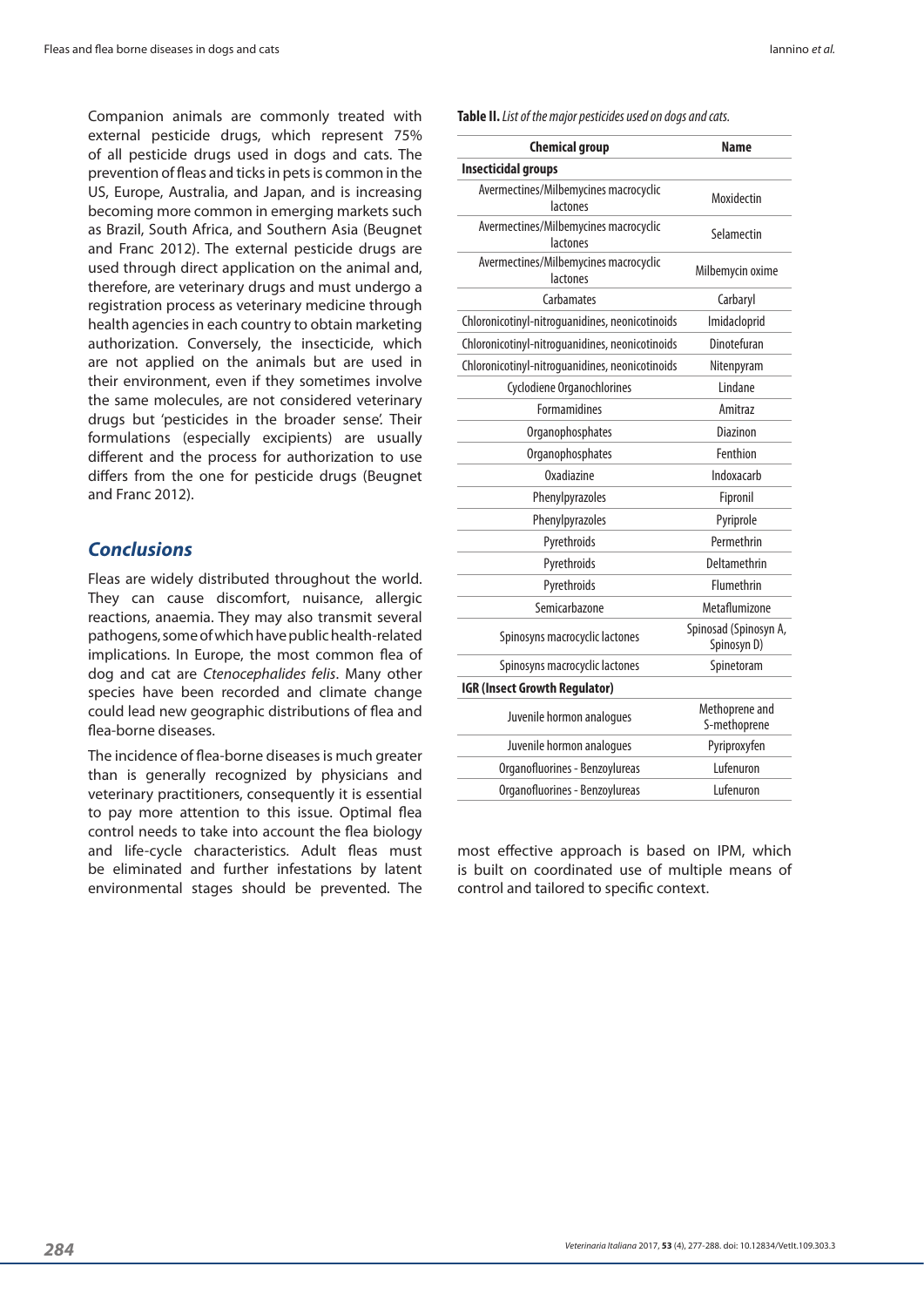## *References*

- Ade-Serrano M.A. & Ejezie G.C. 1981. Prevalence of tungiasis in Oto-Ijanikin village, Badagry, Lagos State, Nigeria. *Ann Trop Med Parasitol*, **75**, 471-472.
- Adjemian J., Parks S., McElroy K., Campbell J., Eremeeva M.E., Nicholson W.L., McQuiston J. & Jeffery J. 2008. Murine typhus in Austin, Texas, USA. *Emerg Infect Dis*, **16**, 412-417.
- Akucewich L.H. , Philman K., Clark A., Gillespie J., Kunkle G., Nicklin F. & Greiner E.C. 2002. Prevalence of ectoparasites in a population of feral cats from north central Florida during the summer. *Vet Parasitol*, **109**, 129-139.
- Alcaíno H., Gorman T.R. & Alcaíno R. 2002. Flea species from dogs in three cities of Chile. *Vet Parasitol*, **105**, 261-265.
- Amin O.M. 1966. The fleas (Siphonaptera) of Egypt: distribution and seasonal dynamics of fleas infesting dogs in the Nile valley and delta. *J Med Entomol*, **3** (3), 293-298.
- Araujo F.R., Silva M.P., Lopes A.A., Ribeiro O.C., Pires P.P., Carvalho C.M., Balbuena C.B., Villas A.A. & Ramos J.K. 1998. Severe cat flea infestation of dairy calves in Brazil. *Vet Parasitol*, **80**, 83-86.
- Azad A.F., Radulovic S., Higgins J.A., Noden B.H. & Troyer J.M. 1997. Flea borne rickettsioses: ecologic considerations. *Emerg Infect Dis*, **3**, 319-327.
- Azad A.F., Sacci J.B., Nelson W.M., Dasch G.A., Schmidtmann E.T. & Carl M. 1992. Genetic characterization and transovarial transmission of a typhus-like rickettsia found in cat fleas. *Proc Natl Acad Sci U S A*, **89**, 43-46.
- Barnes A.M. & Radovsky F.J. 1969. A new *Tunga* (Siphonaptera) from the Nearctic region with description of all instars. *J Med Entomol*, **6**, 19-36.
- Barrs V.R., Beatty J.A., Wilson B.J., Evans N., Gowan R., Baral R.M., Lingard A.E., Perkovic G., Hawley J.R. & Lappin M.R. 2010. Prevalence of *Bartonella* species, *Rickettsia felis*, *Haemoplasmas* and the *Ehrlichia* group in the blood of cats and fleas in eastern Australia. *Aust Vet J*, **88** (5), 160-165.
- Beard C.B., Butler J.F. & Hall D.W. 1990. Prevalence and biology of endosymbionts of fleas (Siphonaptera: Pulicidae) from dogs and cats in Alachua County, Florida. *J Med Entomol*, **27** (6), 1050-1061.
- Beaucournu J.C. & Launay F. 1990. Les puces (Siphonaptera) de France et du bassin méditerranéen occidental. Fédération Française des Sociétés de Sciences Naturelles, Paris.
- Beaucournu J.C. & Ménier K. 1998 Le genre *Ctenocephalides* Stiles et Collins 1930, (Siphonaptera, Pulicidae). *Parasite*, **5** (1), 3-16.
- Beck W. & Pfister K. 2004. Recent investigations on the population dynamics of cat fleas (*Ctenocephalides felis*) and the concept of integrated flea control. *Prakt Tierarzt*, **85**, 555-563.
- Beck W., Boch K., Mackensen H., Wiegand B. & Pfister K. 2006. Qualitative and quantitative observations on the flea population dynamics of dogs and cats in several areas of Germany. *Vet Parasitol*, **137**, 130-136.
- Berlinguer G. 1964. Aphaniptera d'Italia: studio monografico. Il Pensiero Scientifico Editore, Roma, 3-18.
- Beugnet F. & Franc M. 2012. Insecticide and acaricide molecules and/or combinations to prevent pet infestation by ectoparasites. *Trends Parasitol*, **28** (7), 267-279.
- Bitam L., Dittmar K., Parola P., Whiting M.F. & Raoult D. 2010. Fleas and flea-borne diseases international. *J Infect Dis*, **14**, e667-e676.
- Blagburn B.L. & Dryden M.W. 2009. Biology, treatment and control of flea and tick infestations. *Vet Clin N Am*, **39** (6), 1173-1200.
- Bond R., Riddle A., Mottram L., Beugnet F. & Stevenson R. 2007. Survey of flea infestation in dogs and cats in the United Kingdom during 2005. *Vet Rec*, **160**, 503-506.
- Boreham R.E. & Boreham P.F.L. 1990. *Dipylidium caninum*: life cycle, epizootiology and control. *Compendium on Continuing Education*, **12**, 667-675.
- Brianti E., Gaglio G., Napoli E., Giannetto S., Dantas-Torres F., Bain O. & Otranto D. 2012 New insights into the ecology and biology of *Acanthocheilonema reconditum* (Grassi, 1889) causing canine subcutaneous filariosis. *Parasitol*, **6**, 530-536.
- Cadiergues M.C., Deloffre P. & Franc M. 2000. Répartition des espèces de puces rencontrées chez le chat en France. *Rev Med Vet*, **151**, 447-450.
- Carithers H.A. 1985. Cat-scratch disease. An overview based on a study of 1,200 patients. *Am J Dis Child*, **139** (11), 1124-1133.
- Chadee D.D. 1998 Tungiasis among five communities in south-western Trinidad, West Indies. *Ann Trop Med Parasitol*, **92**, 107-113.
- Chappell C.L. & Pen H.M. 1990. *Dipylidium* infection, an under recognized infection in infants and children. *Pediatric Infect Dis J*, **9**, 745-747.
- Chesney C.J. 1995. Species of flea found on cats and dogs in south west England: further evidence of their polyxenous state and implications for flea control. *Vet Rec*, **136**, 356-358.
- Chomel B.B., Boulouis H.J., Maruyama S. & Breitschwerdts E.B. 2006. *Bartonella* spp. in pets and effect on human health. *Emerg Infect Dis*, **12**, 389-394.
- Cicuttin G.L., Brambati D.F., De Gennaro M.F., Carmona F., Isturiz M.L., Pujol L.E., Belerenian G.C. & Gil H. 2014. *Bartonella* spp. in cats from Buenos Aires, Argentina. *Vet Microbiol*, **168** (1), 225-228.
- Comer J.A., Padock C.D. & Childs J.E. 2001. Urban zoonoses caused by *Bartonella, Coxiella, Ehrlichia* and *Rickettsia* species. *Vector Borne Zoonotic Dis*, **1**, 91-118.
- Coutinho M.T. & Linardi P.M. 2007. Can fleas from dogs infected with canine visceral leishmaniasis transfer the infection to other mammals? *Vet Parasitol*, **147**, 320-325.
- Cruz-Vazquez C., Gamez E.C., Fernandez M.P. & Parra M.R. 2001. Seasonal occurrence of *Ctenocephalides felis felis*  and *Ctenocephalides canis* (Siphonaptera: Pulicidae)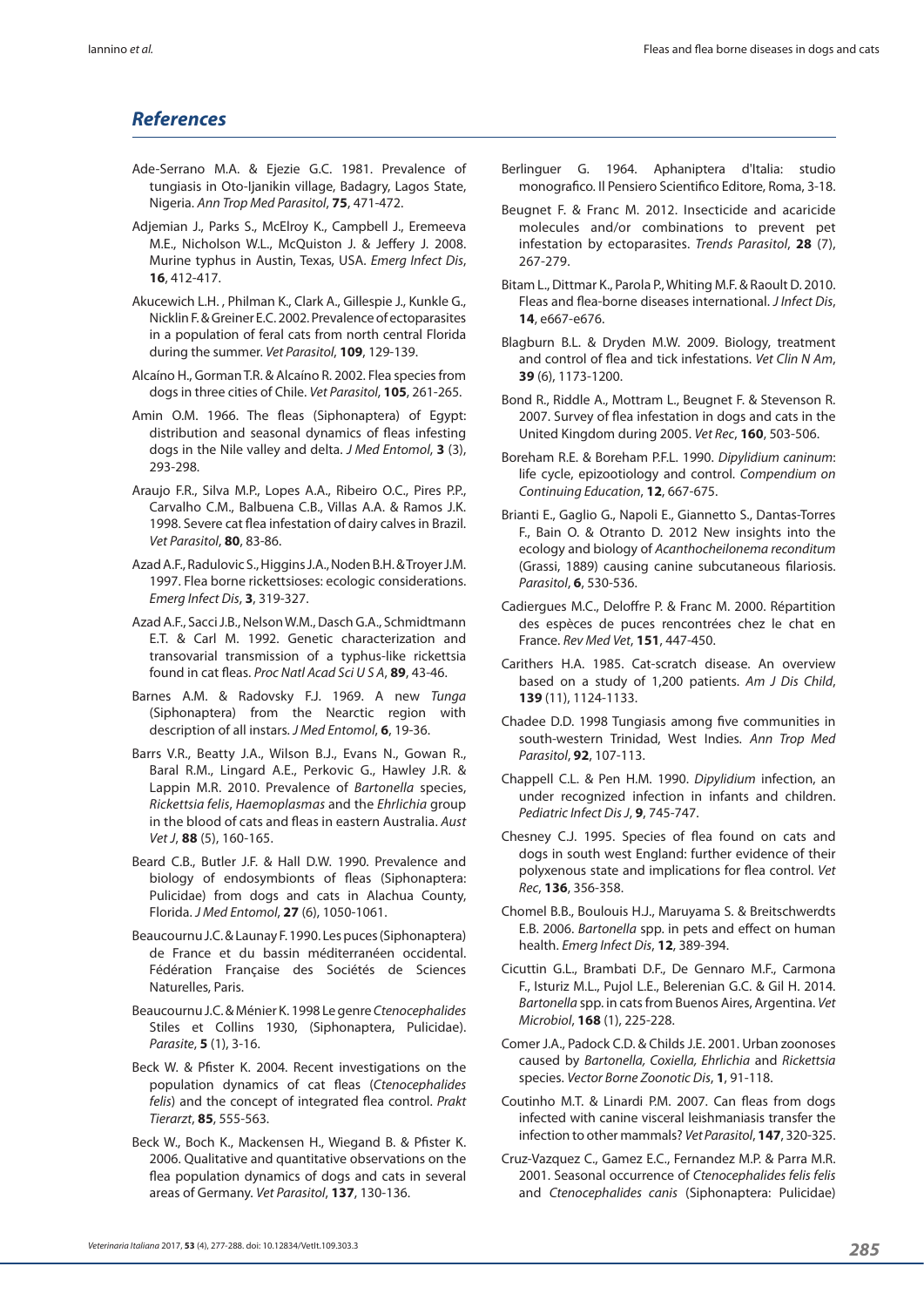infesting dogs and cats in an urban area in Cuernavaca, Mexiko. *J Med Entomol*, **38**, 111-113.

- Currier R.W., Kinzer G.M. & DeSheilds E. 1973 *Dipylidium caninum* infection in a 14 month old child. *South Med J*, **66**, 1060-1062.
- Daniels W.B. & McMurray F.G. 1954. Cat scratch disease: report of one hundred sixty cases. *JAMA*, **154**, 1247-1254.
- Dantas-Torres F. & Otranto D. 2014. Dogs, cats, parasites, and humans in Brazil: opening the black box. *Parasites & Vectors*, **14**, 7-22.
- De Carvalho R.W., De Almeida A.B., Barbosa-Silva S.C., Amorim M., Ribeiro P.C. & Serra-Freire N.M. 2003. The patterns of tungiasis in Araruama township, state of Rio de Janeiro, Brazil. *Mem Inst Oswaldo Cruz*, **98** (1), 31-36.
- Dittmar de la Cruz K.D & Whiting M.F. 2003. Genetic and phylogeographic structure of populations of *Pulex simulans* (Siphonaptera) in Peru inferred from two genes (*CytB* and *CoII*). *Parasitol Res*, **91**, 55-59.
- Dobler G. & Pfeffer M. 2011. Fleas as parasites of the family Canidae. *Parasites & Vectors*, **4**, 139.
- Dryden M. & Gaafar S. 1991. Blood consumption by the cat flea, *Ctenocephalides felis felis* (Siphonaptera: Pulicidae). *J Med Entomol*, **28** (3), 394-400.
- Dryden M.W. 1989. Host association on-host longevity and egg production of *Ctenocephalides felis felis*. *Vet Parasitol*, **34**, 117-122.
- Dryden M.W. & Rust M.K. 1994. The cat flea: biology, ecology and control. *Vet Parasitol*, **52**, 1-19.
- Dunnet G.M. & Mardon D.K. 1991. Siphonaptera. *In* The insects of Australia: a textbook for students and research workers, 2<sup>nd</sup> ed, Melbourne, CSIRO and Melbourne University Press, 125-140.
- Durden L.A., Judy T.N., Martin J.E. & Spedding L.S. 2005. Fleas parasitizing domestic dogs in Georgia, USA: species composition and seasonal abundance. *Vet Parasitol*, **130**, 157-162.
- El-Gazzar L.M., Milio J., Koehler P.G. & Patterson R.S. 1986. Insecticide resistance in the cat flea (Siphonaptera: Pulicidae). *J Econ Entomol*, **79**, 132-134.
- Feldmeier H. & Keysers A. 2013. Tungiasis A Janus-faced parasitic skin disease. *Travel Med Infect Dis*, **11** (6), 357-365.
- Feldmeier H., Heukelbach J., Eisele M. & Carvalho C.B.M. 2002. Bacterial superinfection in human tungiasis. *Trop Med Int Health*, **7**, 559-564.
- Feldmeier H., Witt L., Schwalfenberg S., Linardi P.M., Ribeiro R.A., Capaz R.A., Van Marck E., Meckes O., Mehlhorn H., Mencke N. & Heukelbach J. 2007. Investigations on the biology, epidemiology, pathology and control of Tunga penetrans in Brazil. VI. Natural history of the infestation in laboratory-raised Wistar rats. *Parasitol Res*, **102** (1), 1-13.
- Franc M., Bouhsira E. & Beugnet F. 2013. Direct transmission of the cat flea (*Ctenocephalides felis*) between cats exhibiting social behaviour. *Parasite*, **20**, 49.
- Garcia M.J., Calvette C., Estrada R., Castillo J.A., Perbanez M.A. & Lucientes J. 2007. Fleas parasitizing domestic dogs in Spain. *Vet Parasitol*, **151**, 312-319.
- Gil H., Escudero R., Pons I., Rodríguez-Vargas M., García-Esteban C., Rodríguez-Moreno I., García-Amil C., Lobo B., Valcárcel F., Pérez A., Jiménez S., Jado I., Juste R., Segura F. & Anda P. 2013. Distribution of *Bartonella henselae* variants in patients, reservoir hosts and vectors in Spain. *PLoS One*, **8** (7), e68248.
- Gilles J., Just F.T., Silaghi C., Pradel I., Passos L.M., Lengauer H., Hellmann K. & Pfister K. 2008. *Rickettsia felis* in fleas, Germany. *Emerg Infect Dis*, **14** (8), 1294-1296.
- Gillespie J.J., Ammerman N.C., Beier-Sexton M., Sobral B.S. & Azad A.F. 2009 Louse- and flea-borne rickettsioses: biological and genomic analyses. *Vet Res*, **40**, 12. 10. 1051/vetres:2008050.
- Gracia M.J., Calvete C., Estrada R., Castillo J.A., Peribáñez M.A. & Lucientes J. 2013. Survey of flea infestation in cats in Spain. *Med Vet Entomol*, **27**, 175-180.
- Gubler D.J. 2009 Vector-borne diseases. *Rev Sci Tech*, **28**, 583-588.
- Guiguen C. & Beaucournu J.C. 1979. Présence de *Pulex irritans* (Siphonaptera) au Burundi, region à risque pesteux. *Bull Soc Pathol Exot*, **72**, 481-486.
- Guo X., Gong Z., Qiant T., Feng X., Duan X., LI W. & Zhang X. 2000. Spatial pattern analysis of *Xenopsylla cheopis*  (Siphonaptera: Pulicidae) on its dominant rat host, *Rattus flavipectus* in the foci of human plague in Yunnan, China. *Entomologia Sinica*, 7, 1, 47-52.
- Halliwell R.E.W. 1983. Flea allergy dermatitis. *In* Current Veterinary Therapy VIII (Kirk R.W. ed), W.B. Saunders, Philadelphia, PA, 496-498.
- Halos L., Beugnet F., Cardoso L., Farkas R., Franc M., Guillot J., Pfister K. & Wall R. 2014. Flea control failure? Myths and realities. *Trends Parasitol*, **30** (5), 228-233.
- Harman D.W., Halliwell R.E. & Greiner E.C. 1987. Flea species from dogs and cats in north-central Florida. *Vet Parasitol*, **23**, 135-140.
- He J.H., Liang Y. & Zhang H.Y. 1997. A study on the transmission of plague through seven kinds of fleas in rat type and wild rodent type foci in Yunnan chinese. *Zhonghua Liu Xing Bing Xue Za Zhi*, **18**, 236-240.
- Heukelbach J., Costa A.M., Wilcke T., Mencke N. & Feldmeier H. 2004 The animal reservoir of *Tunga penetrans* in severely affected communities of northeast Brazil. *Med Vet Entomol*, **18**, 329-335.
- Heukelbach J., de Oliveira F.A., Hesse G. & Feldmeier H. 2001 Tungiasis: a neglected health problem of poor communities. *Trop Med Int Health*, **6**, 267-272.
- Hopla C.E. 1980. A study of the host associations and zoogeography of *Pulex In* Fleas Proceedings of the International Conference on Fleas (Traub R. & Starcke H. eds), A.A. Balkema, Rotterdam, 185-207.
- Horta M.C., Labruna M.B., Pinter A., Linardi P.M. & Schumaker T.T. 2007. *Rickettsia* infection in five areas of the state of São Paulo, Brazil. *Mem Inst Oswaldo Cruz*, **102** (7), 793-780.
- Huynh T., Thean J. & Maini R. 2001. *Dipetalonema reconditum* in the human eye. *Br J Ophthalmol*, **85**, 1391-1392.
- Iannino F., Iannetti L., Paganico D. & Podaliri Vulpiani M. 2013. Evaluation of the efficacy of selamectin spot-on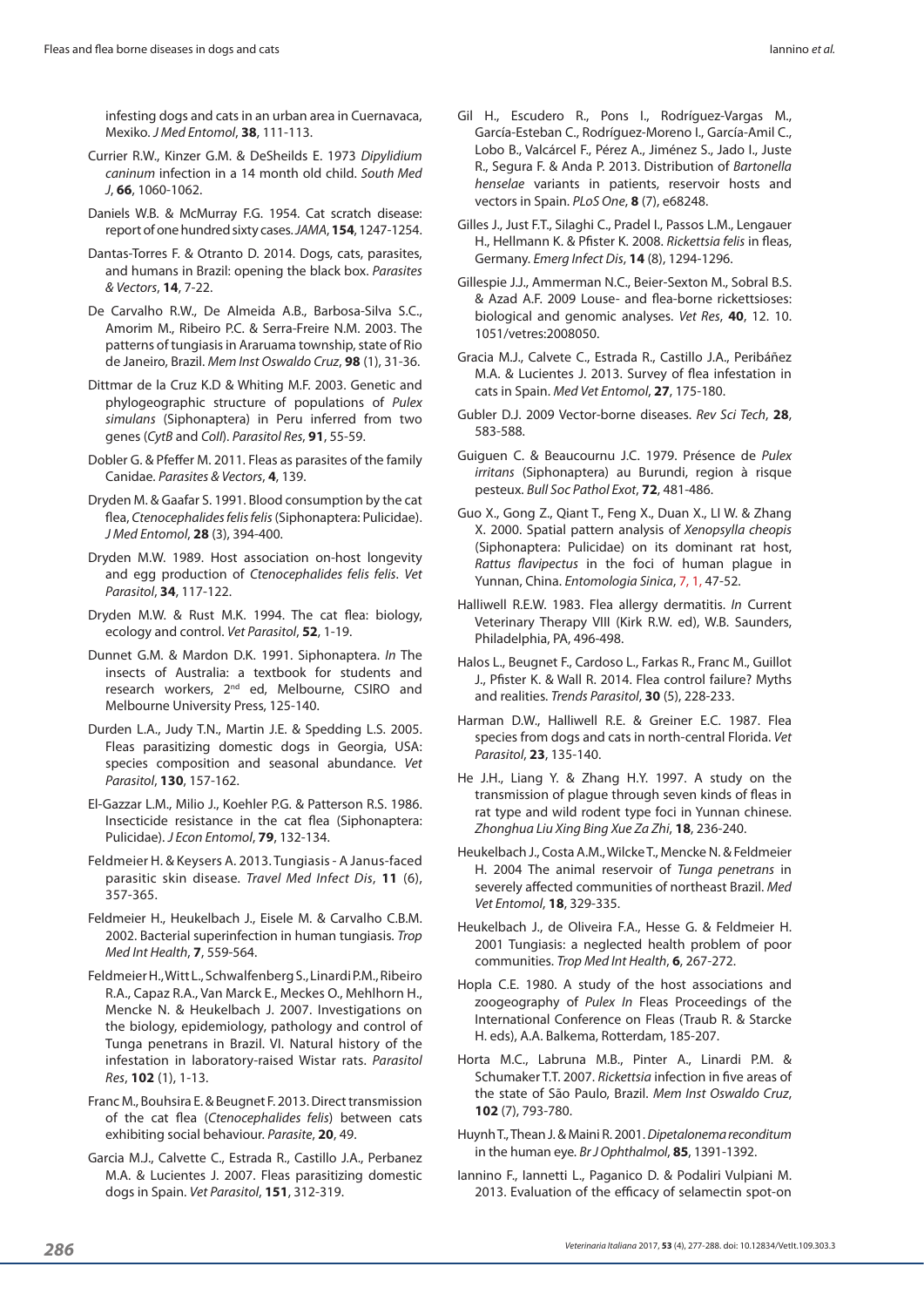in cats infested with *Aelurostrongylus abstrusus*  (Strongylida, Filariodidae) in a Central Italy cat shelter. *Vet Parasitol*, **197**, 258-262.

- Jenkins D.W. 1964. Pathogens, parasites and predators of medically important arthropods. Annotated list and bibliography. *Bull WHO*, **30** (Suppl), 1-150.
- Kaal J.F., Baker K. & Torgerson P.R. 2006. Epidemiology of flea of ruminants in Libya. *Vet Parasitol*, **141**, 313-318.
- Kluge N.J. 2002. The homology of mouthparts in fleas (Insecta, Aphaniptera). *Entomological Review*, **82** (8), 1020-1026.
- Koutinas A.F., Papazahariadou M.G., Rallis T.S., Tzivara N.H. & Himonas C.A. 1995. Flea species from dogs and cats in northern Greece: environmental and clinical implications. *Vet Parasitol*, **58** (1-2), 109-115.
- Krämer F. & Mencke N. 2001. Flea biology and control. The biology of the cat flea, control and prevention with imidaclopid. Comparison with small animals. Berlin, Springer-Verlag.
- Krasnov B.R. 2008. Functional and evolutionary ecology of fleas: a model for ecological parasitology. Cambridge, Cambridge University Press.
- Kristensen S., Hearlov N. & Mousier H. 1978. A study of skin disease in dogs and cats. IV. Patterns of flea infestation in dogs and cats in Denmark. *Nord Vet Med*, **30** (10), 401-413.
- Lamas C., Curi A., Bóia M.N. & Lemos E. 2008. Human bartonellosis: seroepidemiological and clinical features with an emphasis on data from Brazil - A review. *Memórias do Instituto Oswaldo Cruz*, **103** (3), 221-235.
- Lappin M.R., Griffin B., Brunt J., Riley A., Burney D., Hawley J., Brewer M.M. & Jensen W.A. 2006. Prevalence of *Bartonella* species, *Haemoplasma* species, *Ehrlichia* species, *Anaplasma phagocytophilum*, and *Neorickettsia risticii* DNA in the blood of cats and their fleas in the United States. *J Feline Med Surg*, **8** (2), 85-90.
- Lewis R.E. 1993. Notes on the geographical distribution and host preferences in the order Siphonaptera. Part 8. New taxa described between 1984 and 1990, with a current classification of the order. *Entomol Soc Am*, **30**, 239-256.
- Lewis R.E. 1999. Résumé of the Siphonaptera (Insecta) of the world. *J Med Entomol*, **35**, 377-389.
- Linardi P.M. & Santos J.L. 2012. *Ctenocephalides felis felis* vs. *Ctenocephalides canis* (Siphonaptera: Pulicidae): some issues in correctly identify these species. *Rev Bras Parasitol Vet*, **21** (4), 345-354.
- Linardi P.M. & Krasnov B.R. 2013. Patterns of diversity and abundance of fleas and mites in the Neotropics: host-related, parasite-related and environment-related factors. *Med Vet Entomol*, **27** (1), 49-58.
- Linardi P.M. 1998. Tungíase: uma pulga diferente que provoca um problema persistente. *Vetores & Pragas*, **2**, 19-21.
- Linardi P.M. & Guimarães L.R. 2000. Siphonaptera of Brazil. Museu de Zoologia, Universidade de São Paulo, USP/ Fapesp, São Paulo, 291 pp.
- Loftis A.D., Reeves W.K., Szumlas D.E., Abbassy M.M., Helmy I.M., Moriarity J.R. & Dasch G.A. 2006. Surveillance of

Egyptian fleas for agents of public health significance: *Anaplasma, Bartonella, Coxiella, Ehrlichia, Rickettsia*, and *Yersinia* pestis. *Am J Trop Med Hyg*, **75**, 41-48.

- MacDonald J.M. 1993. Flea allergy dermatitis and flea control *In* Current veterinary dermatology (Griffin C.E., Kwochka K.W. & MacDonald J.M., eds), Mosby Year Book, St. Louis, 57-71.
- Manfredini L. 2005. Insetti e acari di importanza veterinaria e medica. Mazzantini, Venezia.
- Marrugal A., Callejón R., Rojas M.A. & Cutillas C. 2013. Morphological, biometrical, and molecular characterization of *Ctenocephalides felis* and *Ctenocephalides canis* isolated from dogs from different geographical regions. *Parasitol Res*, **112** (6), 2289-2298.
- Medvedev S.G. 1998. Classification of fleas (Order Siphonaptera) and its theoretical foundations. *Entomol Rev*, **78**, 1080-1093.
- Millan J., Ruiz-Fons F., Marquez F.J., Viota M., Lopez-Bao J.V. & Paz Martin-Mateo M. 2007. Ectoparasites of the endangered Iberian lynx (*Lynx pardinus*) and sympatric wild and domestic carnivores in Spain. *Med Vet Entomol*, **21**, 248-254.
- Muller G.H., Kirk R.W. & Scott D.W. 2001. Small animal dermatology, 6th ed. W.B. Saunders, Philadelphia, PA.
- Nogueras M.M., Pons I., Ortuno A. & Segura F. 2009. Seroprevalence of *Rickettsia typhi* and *Rickettsia felis*  in dogs from north-eastern Spain. *Clin Microbiol Infect*, Suppl **2**, 237-238.
- Pampiglione S., Trentini M., Gentili F.M., Mendes J.L.X., Pampiglione C. & Rivasi F. 1998. *Tunga penetrans* (Insecta: Siphonaptera) in pigs in São Tomé (Equatorial Africa): epidemiological, clinical, morphological and histopathological aspects. *Rev Elev Med Vet Pays Trop*, **51**, 201.
- Pennisi M.G., Marsilio F., Hartmann K., Lloret A., Addie D., Belák C.S., Egberink H., Frymus T., Gruffydd-Jones T., Hosie M.J., Lutz H., Möstl K., Radford A.D., Thiry E., Truyen U. & Horzinek M.C. 2013. *Bartonella* species infection in cats ABCD guidelines on prevention and management. *J Feline Med Surgery*, **15** (7), 563-569.
- Pilger D., Schwalfenberg S., Feldmeier H., Witt L., Mehlhorn H., Mencke N., Khakban A. & Feldmeier H. 2008. Investigations on the biology, epidemiology, pathology, and control of *Tunga penetrans* in Brazil: VII. The importance of animal reservoirs for human infestation. *Parasitology Research*, **102** (5), 875-880.
- Pollitzer R. 1960. A review of recent literature on plague. *Bull WHO*, **23**, 397-400.
- Randolph S.E. 2004. Evidence that climate change has caused "emergence" of tick-borne disease in Europe? *Int J Med Microbiol*, **293**, 5-15.
- Reid C.J., Perry F.M. & Evans N. 1992. *Dipylidium caninum* in an infant. *Eur J Pediatric*, **151**, 502-503.
- Reif K.E. & Macaluso K.R. 2009 Ecology of *Rickettsia felis*: a review. *J Med Entomol*, **46** (4), 723-736.
- Rinaldi L., Spera G., Musella V., Carbone S., Veneziano V., Iori A. & Cringoli G.A. 2007. Survey of fleas on dogs in southern Italy. *Vet Parasitol*, **148**, 375-378.